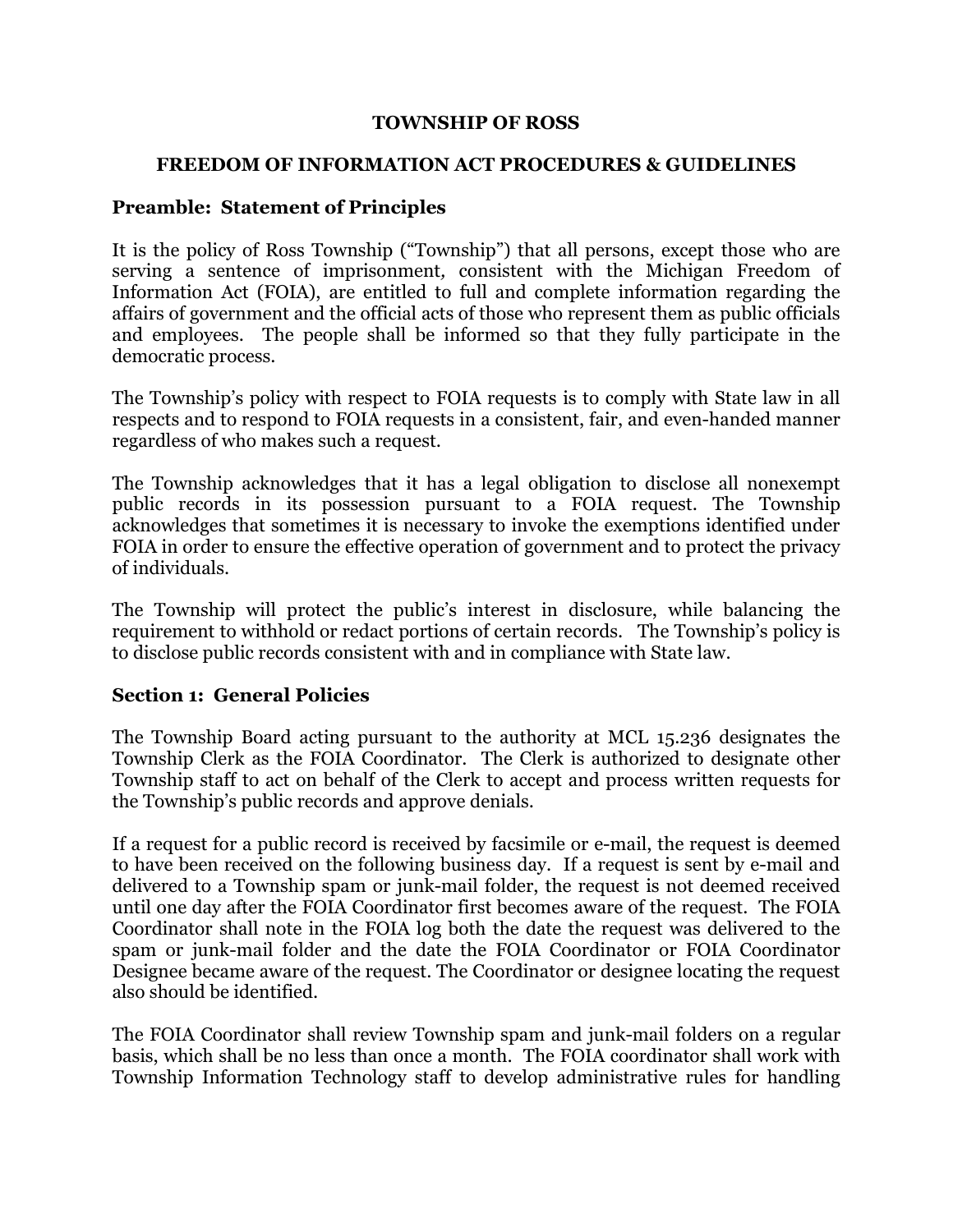spam and junk-mail so as to protect Township systems from computer attacks which may be imbedded in an electronic FOIA request.

 The FOIA Coordinator may, implement administrative rules, consistent with State law and these Procedures and Guidelines to administer the acceptance and processing of FOIA requests.

 The Township is not obligated to create a new public record or make a compilation or summary of information which does not already exist. Neither the FOIA Coordinator nor other Township staff is obligated to provide answers to questions contained in requests for public records or regarding the content of the records themselves.

 The FOIA Coordinator shall keep a copy of all written requests for public records received by the Township on file for a period of at least one year.

## **Section 2: Requesting a Public Record**

 A person requesting to inspect or obtain copies of public records prepared, owned, used, possessed or retained by the Township shall do so in writing. The request must sufficiently describe a public record so as to enable Township personnel to identify and find the requested public record.

 No specific form to submit a request for a public record is required. However, the FOIA Coordinator will make available a FOIA Request Form for use by the public.

 Written requests for public records may be submitted in person or by mail to the FOIA by facsimile at  $(269)$   $731-5551$  and e-mail at clerk@Rosstown.comcastbiz.net. Upon their receipt, requests for public records shall be promptly forwarded to the FOIA Coordinator for processing. Coordinator at 12086 M-89, Richland, MI 49083. Requests may also be submitted electronically

A person may request that public records be provided on non-paper physical media, electronically mailed or otherwise provided to him or her in lieu of paper copies. The Township will comply with the request only if it possesses the necessary technological capability to provide records in the requested non-paper physical media format.

 A person may subscribe to future issues of public records that are created, issued or disseminated by the Township on a regular basis. A subscription is valid for up to 6 months and may be renewed by the subscriber.

A person who makes a verbal, non-written request for information believed to be available on the Township's website, where practicable and to the best ability of the employee receiving the request, shall be informed of the pertinent website address.

 A person serving a sentence of imprisonment in a local, state or federal correctional facility is not entitled to submit a request for a public record. The FOIA Coordinator will deny all such requests.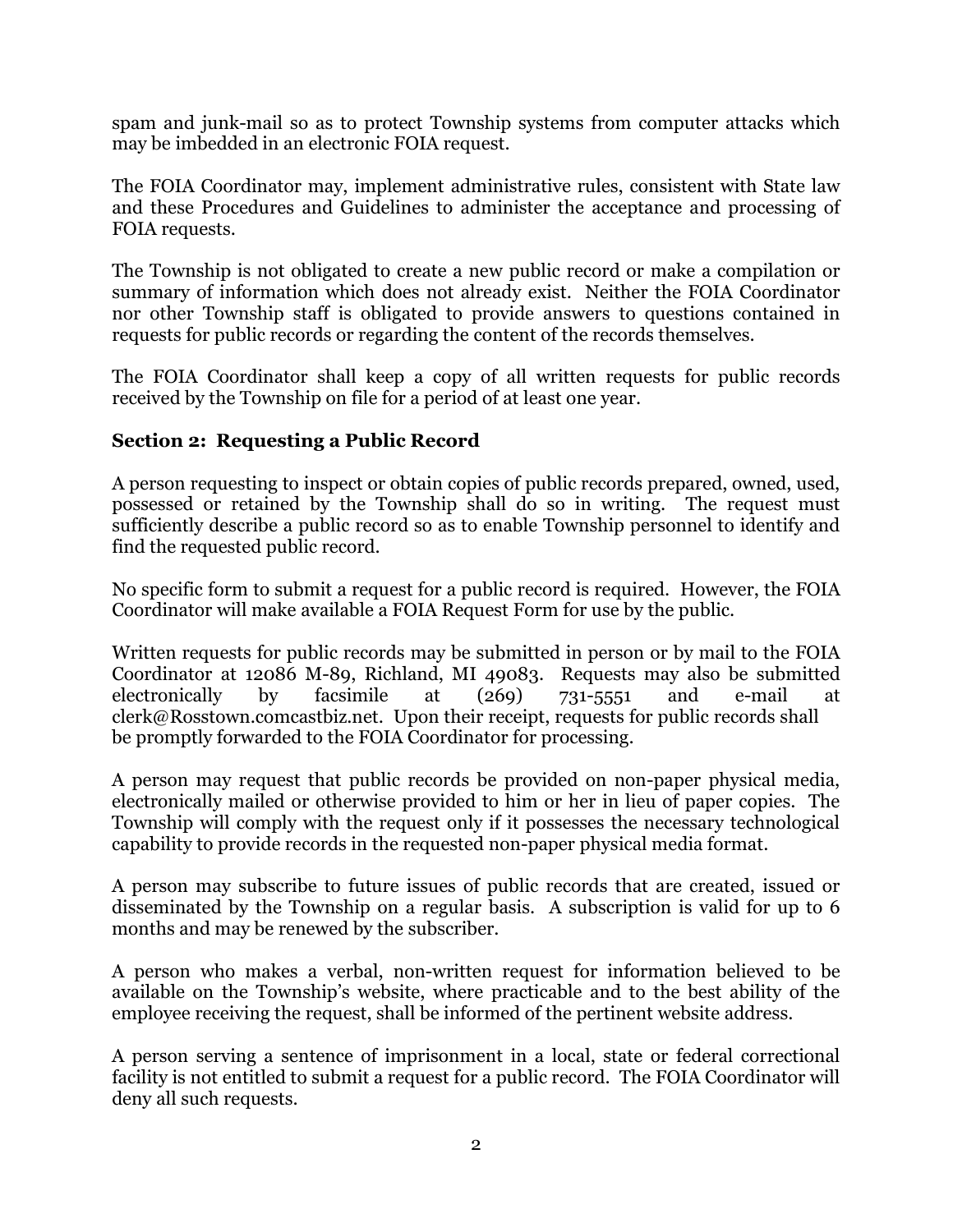### **Section 3: Processing a Request**

 Unless otherwise agreed to in writing by the person making the request, within 5 business days of receipt of a FOIA request, the Township will issue a response. If a request is received by facsimile, e-mail or other electronic transmission, the request is deemed to have been received on the following business day. The Township will respond to the request in one of the following ways:

- • Grant the request.
- • Issue a written notice denying the request.
- • Grant the request in part and issue a written notice denying in part the request.
- • Issue a notice indicating that due to the nature of the request the Township needs an additional 10 business days to respond. Only one such extension is permitted.
- • Issue a written notice indicating that the public record requested is available at no charge on the Township's website.

 If the request is granted, or granted in part, the FOIA Coordinator will require that payment be made in full for the allowable fees associated with responding to the request before the public record is made available. The FOIA Coordinator shall provide a detailed itemization of the allowable costs incurred to process the request to the person making the request. A copy of these Procedures and Guidelines shall be provided to the requestor with the response to a written request for public records, provided however, that if these Procedures and Guidelines, and its written Public Summary are maintained on the Township's website, then a website link to those documents may be provided in lieu of providing paper copies.

 If the cost of processing a FOIA request is \$50 or less, the requestor will be notified of the amount due and where the documents can be obtained.

 If, based on a good faith calculation by the Township, the cost of processing a FOIA request is expected to exceed \$50, or if the requestor has not been fully paid for a previously granted request, the Township will require a good-faith deposit before processing the request. In making the request for a good-faith deposit the FOIA Coordinator shall provide the requestor with a detailed itemization of the allowable costs estimated to be incurred by the Township to process the request and also provide a best efforts estimate of a time frame it will take the Township to provide the records to the requestor. The best efforts estimate shall be nonbinding on the Township, but will be made in good faith and will strive to be reasonably accurate, given the nature of the request in the particular instance, so as to provide the requested records in a manner based on the public policy expressed by Section1 of the FOIA.

 If the request is denied or denied in part, the FOIA Coordinator will issue a Notice of Denial which shall provide in the applicable circumstance:

• An explanation as to why a requested public record is exempt from disclosure; or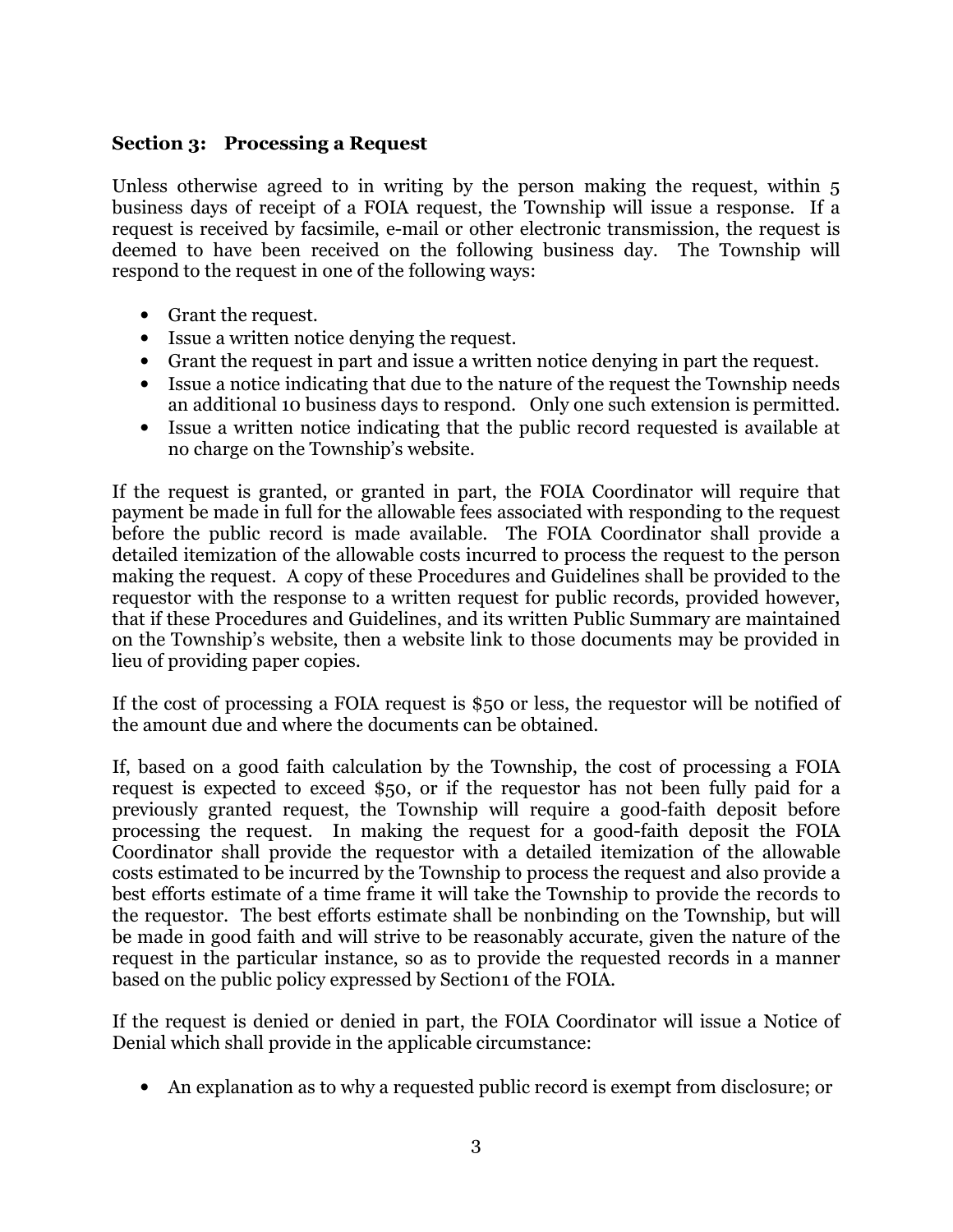- • A certificate that the requested record does not exist under the name or description provided by the requestor, or another name reasonably known by the Township; or
- • An explanation or description of the public record or information within a public record that is separated or deleted from the public record; and
- • An explanation of the person's right to submit an appeal of the denial to either the Township Board or seek judicial review in the County Circuit Court; and
- • An explanation of the right to receive attorneys' fees, costs, and disbursements as well as actual or compensatory damages, and punitive damages of \$1,000, should they prevail in Circuit Court; and
- • The notice of Denial shall be signed by the FOIA Coordinator or the Coordinator's designee(s).

 If a request does not sufficiently describe a public record, the FOIA Coordinator may, in lieu of issuing a Notice of Denial indicating that the request is deficient, seek clarification or amendment of the request by the person making the request. Any clarification or amendment will be considered a new request subject to the timelines described in this Section.

 The Township shall provide reasonable facilities and opportunities for persons to examine and inspect public records during normal business hours. The FOIA Coordinator is authorized to promulgate rules regulating the manner in which records may be viewed so as to protect Township records from loss, alteration, mutilation or destruction and to prevent excessive interference with normal Township operations

 The FOIA Coordinator shall, upon written request, furnish a certified copy of a public record at no additional cost to the person requesting the public record.

## **Section 4: Fee Deposits**

If the fee estimate is expected to exceed \$50.00 based on a good-faith calculation by the Township, the requestor will be asked to provide a deposit not exceeding one-half of the total estimated fee.

 If a request for public records is from a person who has not fully paid the Township for copies of public records made in fulfillment of a previously granted written request, the FOIA Coordinator will require a deposit of 100% of the estimated processing fee before beginning to search for a public record for any subsequent written request by that person when all the following conditions exist:

- the final fee for the prior written request is not more than 105% of the estimated fee;
- • the public records made available contained the information sought in the prior written request and remain in the Township's possession;
- the public records were made available to the individual, subject to payment, within the time frame estimated by the Township to provide the records;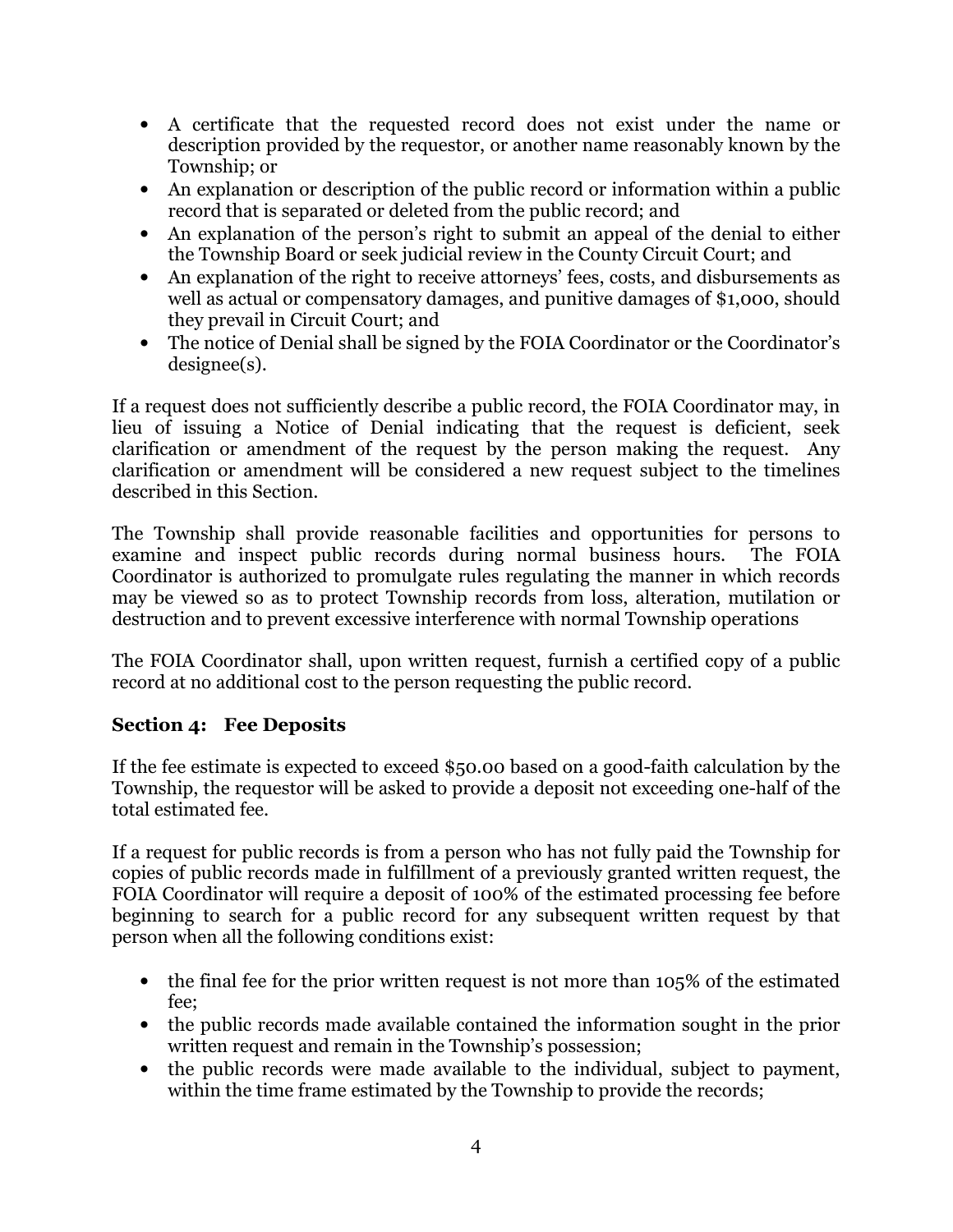- • 90 days have passed since the FOIA Coordinator notified the individual in writing that the public records were available for pickup or mailing;
- the individual is unable to show proof of prior payment to the Township; and
- • the FOIA Coordinator has calculated a detailed itemization that is the basis for the current written request's increased estimated fee deposit.

 The FOIA Coordinator will not require an increased estimated fee deposit if any of the following apply:

- the person making the request is unable to show proof of prior payment in full to the Township;
- the Township is subsequently paid in full for the applicable prior written request; or
- • 365 days have passed since the person made the request for which full payment was not remitted to the Township.

# **Section 5: Calculation of Fees**

 A fee will not be charged for the cost of search, examination, review and the deletion and separation of exempt from nonexempt information unless failure to charge a fee would result in unreasonably high costs to the Township because of the nature of the request in the particular instance, and the Township specifically identifies the nature of the unreasonably high costs.

 The following factors shall be used to determine an unreasonably high cost to the Township:

- • The particular request incurs costs greater than incurred from the typical or usual request received by the Township.1
- • Volume of the public record requested;
- • Amount of time spent to search for, examine, review and separate exempt from non-exempt information in the record requested;
- • Whether public records from more than one Township department or various Township offices is necessary to respond to the request;
- • The available staffing to respond to the request;
- • Any other similar factors identified by the FOIA Coordinator in responding to the particular request.

 The Township may charge for the following costs associated with processing a FOIA requests:

 • Labor costs directly associated with searching for, locating and examining a requested public record;

  <sup>1</sup> *See Bloch v Davison Community Schools*, 2011 Mich App Lexis 771, 2011 WL 1564645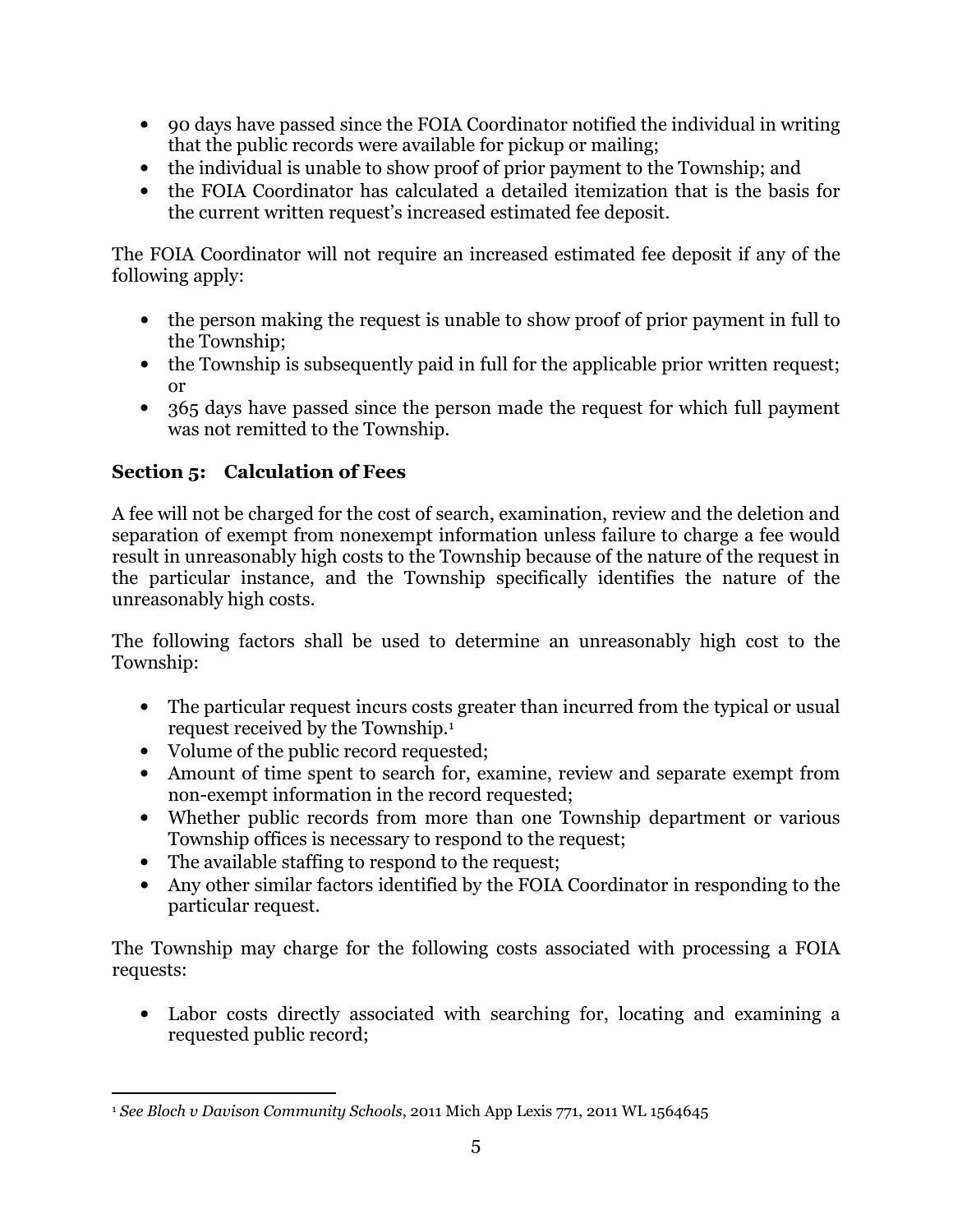- • Labor costs associated with a review of a record to separate and delete information exempt from disclosure of information which is disclosed;
- The actual cost of computer discs, computer tapes or other digital or similar media;
- • The cost of duplication or publication, not including labor, of paper copies of public records;
- The cost of labor associated with duplication or publication, including making paper copies, making digital copies or transferring digital public record to non-paper physical media or through the Internet or other Electronic means;
- The actual cost of mailing or sending a public record.

Labor costs will be calculated based on the following requirements:

- • All labor costs will be estimated and charged in 15 minute increments with all partial time increments rounded down.2
- Labor costs will be charged at the hourly wage of the lowest-paid Township employee capable of doing the work in the specific fee category, regardless of who actually performs work.3
- • Labor costs will also include a charge to cover or partially cover the cost of fringe benefits. The Township may add up to 50% to the applicable labor charge amount to cover or partially cover the cost of fringe benefits, but in no case may it exceed the actual cost of fringe benefits.
- • Overtime wages will not be included in labor costs until agreed to by the requestor; overtime costs will not be used to calculate the fringe benefit cost.

The cost to provide records on non-paper physical media when so requested will be based on the following requirements:

- • Computer disks, computer tapes or other digital or similar media will be at the actual and most reasonably economical cost for the non-paper media.
- • This cost will only be assessed if the Township has the technological capability necessary to provide the public record in the requested non-paper physical media format.
- • In order to ensure the integrity and security of the Township's technological infrastructure, the Township will procure any requested non-paper media and will not accept non-paper media from the requestor.

The cost to provide paper copies of records will be based on the following requirements:

 <sup>2</sup> The cost of labor directly associated with duplication, publication or transferring records to nonpaper physical media can be charged in time increments of the public body's choosing with all partial increments rounded down.

 <sup>3</sup> If using contract or outside labor to separate and delete exempt material from nonexempt material, the public body must clearly note the name of person or firm who does the work and the total labor cost may not exceed an amount 6 times the current state minimum hourly wage.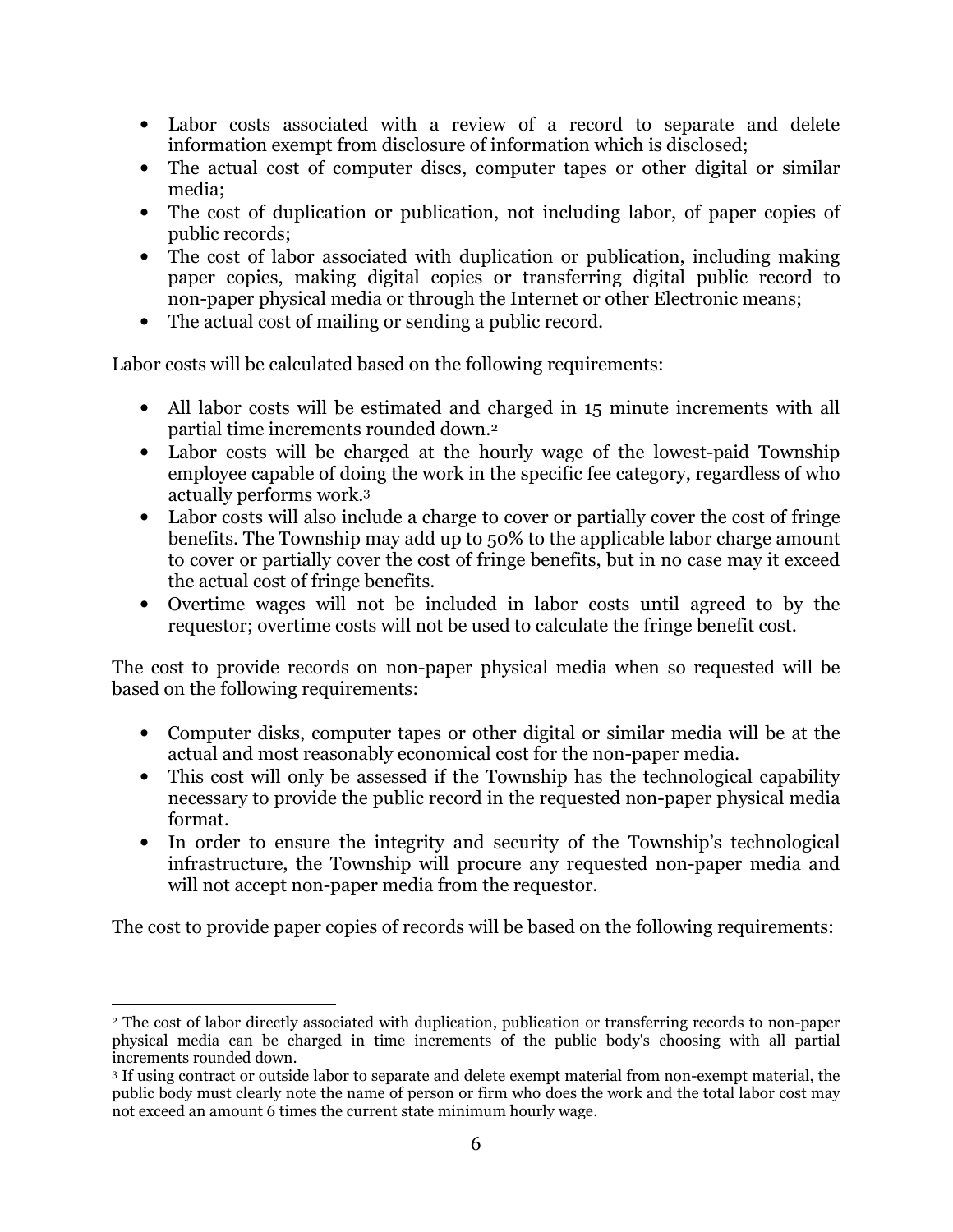- Paper copies of public records made on standard letter (8  $\frac{1}{2}$  x 11) or legal (8  $\frac{1}{2}$  x 14) sized paper will not exceed \$.10 per sheet of paper. Copies of non-standard sized sheets of paper will reflect the actual cost of reproduction;
- The Township may provide records using double-sided printing, if cost-saving and available.

The cost to mail records to a requestor will be based on the following requirements:

- The actual cost to mail public records using a reasonably economical and justified means;
- • The Township may charge for the least expensive form of postal delivery confirmation;
- • No cost will be made for expedited shipping or insurance unless requested.

 If the FOIA Coordinator does not respond to a written request in a timely manner, the following shall be required:

- • Reduce the labor cost by 5% for each day the Township exceeds the time permitted under FOIA up to a 50% maximum reduction, if any of the following applies:
	- o The late response was willful and intentional;
	- $\circ$  The written request, within the first 250 words of the body of a letter facsimile, e-mail or e-mail attachment conveyed a request for information;
	- o The written request included the words, characters, or abbreviations for "freedom of information", "information", "FOIA", "copy" or a recognizable misspelling of such, or legal code reference to MCL 15.231 et seq or 1976 Public Act 442 on the front of an envelope or in the subject line of an email, letter or facsimile cover page.
- • Fully note the charge reduction in the Detailed Itemization of Costs Form.

# **Section 6: Waiver of Fees**

 The cost of the search for and copying of a public record may be waived or reduced if in the sole judgment of the FOIA Coordinator a waiver or reduced fee is in the public interest because such can be considered as primarily benefitting the general public.

 The FOIA Coordinator will waive the first \$20.00 of the processing fee for a request if the person requesting a public record submits an affidavit stating that they are:

- • indigent and receiving specific public assistance; or
- • if not receiving public assistance, stating facts demonstrating an inability to pay because of indigency.

An individual is not eligible to receive the waiver if: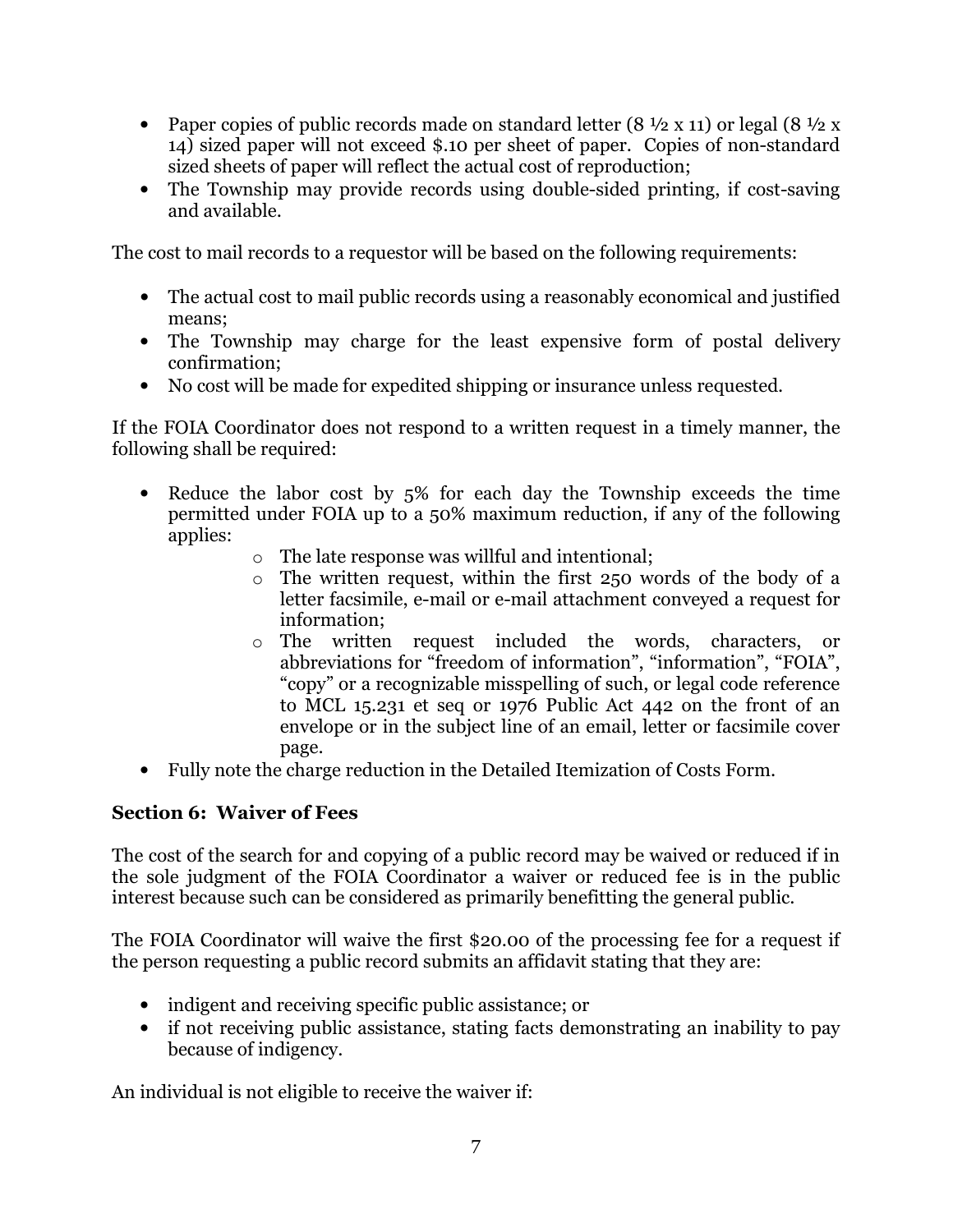- • the requestor has previously received discounted copies of public records from the Township twice during the calendar year; or
- • the requestor requests information in connection with other persons who are offering or providing payment to make the request.

 An affidavit is a sworn statement. The FOIA Coordinator may make a Fee Waiver Affidavit Form available for use by the public.

 A nonprofit organization designated by the State to carry out activities under subtitle C of the Developmental Disabilities Assistance and Bill of Rights Act of 200 and the Protection and Advocacy for Individuals with Mental Illness Act, or their successors, if the request meets all of the following requirements:

- is made directly on behalf of the organization or its clients;
- is made for a reason wholly consistent with the mission and provisions of those laws under Section 931 of the Mental Health Code, MCL 330.1931;
- • is accompanied by documentation of its designation by the State.

# **Section 7 Public Inspection of Records**

 Upon receiving a request to inspect township records, the Township shall furnish the requesting person with a reasonable opportunity and reasonable facilities for inspection and examination of its public records.

 A person shall be allowed to inspect public records during usual business hours, not less than four hours per day. The public does not have unlimited access to township offices or facilities, and a person may be required to inspect records at a specified counter or table, and in view of township personnel.

 Township officials, appointees, staff or consultants/contractors assisting with inspection of public records shall inform any person inspecting records that only pencils, and no pens or ink, may be used to take notes.

 In coordination with the official responsible for the records, the FOIA coordinator shall determine on a case-by-case basis when the township will provide copies of original records, to allow for blacking out exempt information, to protect old or delicate original records, or because the original record is a digital file or database not available for public inspection.

 The FOIA Coordinator is responsible for identifying if records or information requested by the public is stored in digital files or e-mail, even if the public does not specifically request a digital file or e-mail.

 A person cannot remove books, records or files from the place the township has provided for the inspection.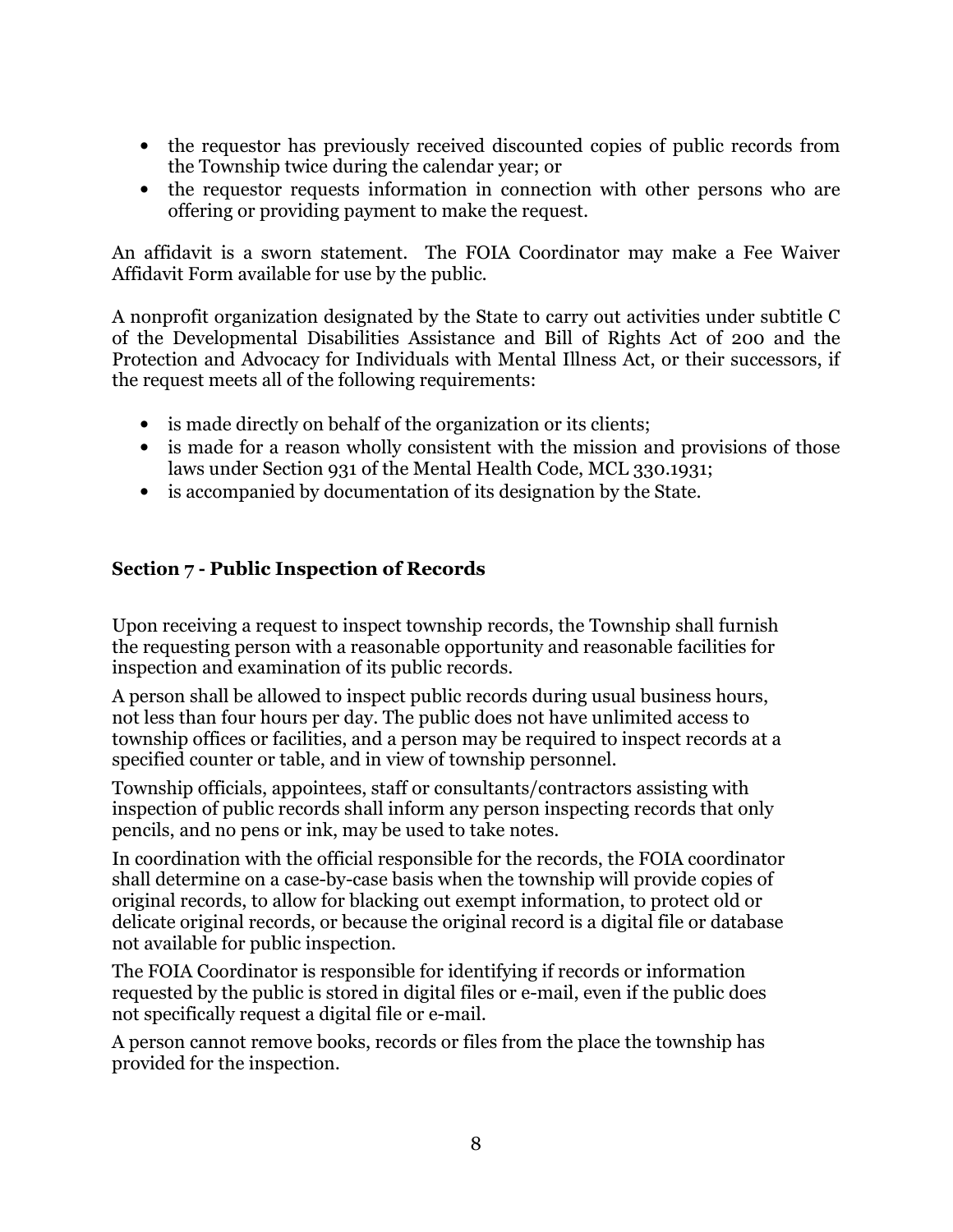No documents shall be removed from the office of the custodian of those documents without permission of that custodian, except by court order, subpoena or for audit purposes. The official shall be given a receipt listing the records being removed. Documents may be removed from the office of the custodian of those documents with permission of that custodian to accommodate public inspection of those documents.

## **Copies May Be Required to Enable Public Inspection of Records**

 In coordination with the official responsible for the records, the FOIA coordinator will determine on a case-by-case basis when the township will provide copies of original records, to allow for blacking out exempt information, to protect old or delicate original records, or because the original record is a digital file or database not available for public inspection. A fee shall be charged for copies made to enable public inspection of records, according to the township's FOIA policy.

# **Section 8: Appeal of a Denial of a Public Record**

 When a requestor believes that all or a portion of a public record has not been disclosed or has been improperly exempted from disclosure, he or she may file an appeal of the denial with the Township Board by mailing the appeal to the office of the FOIA Coordinator.4 The appeal must be in writing, specifically state the word "appeal" and identify the reason or reasons the requestor is seeking a reversal of the denial.

 Within 10 business days of receiving the appeal the Township Board will respond in writing by:

- reversing the disclosure denial;
- • upholding the disclosure denial; or
- • reverse the disclosure denial in part and uphold the disclosure denial in part;
- • under unusual circumstances, such as the need to examine or review a voluminous amount of separate and distinct public records or the need to collect the requested records from numerous facilities located apart from the office receiving or processing the request, the mayor may issue not more than 1 notice of extension for not more than 10 business days to respond to the appeal.

 Whether or not a requestor submitted an appeal of a denial to the Township Board, the requestor may file a civil action in County Circuit Court within 180 days after the Township's final determination to deny the request.

 <sup>4</sup> If the head of the public body is a board or commission, it is not considered to have received a written appeal of either a denial or a fee amount until its first regularly scheduled meeting following the submission of the appeal. It then has 10 business days to respond to the appeal.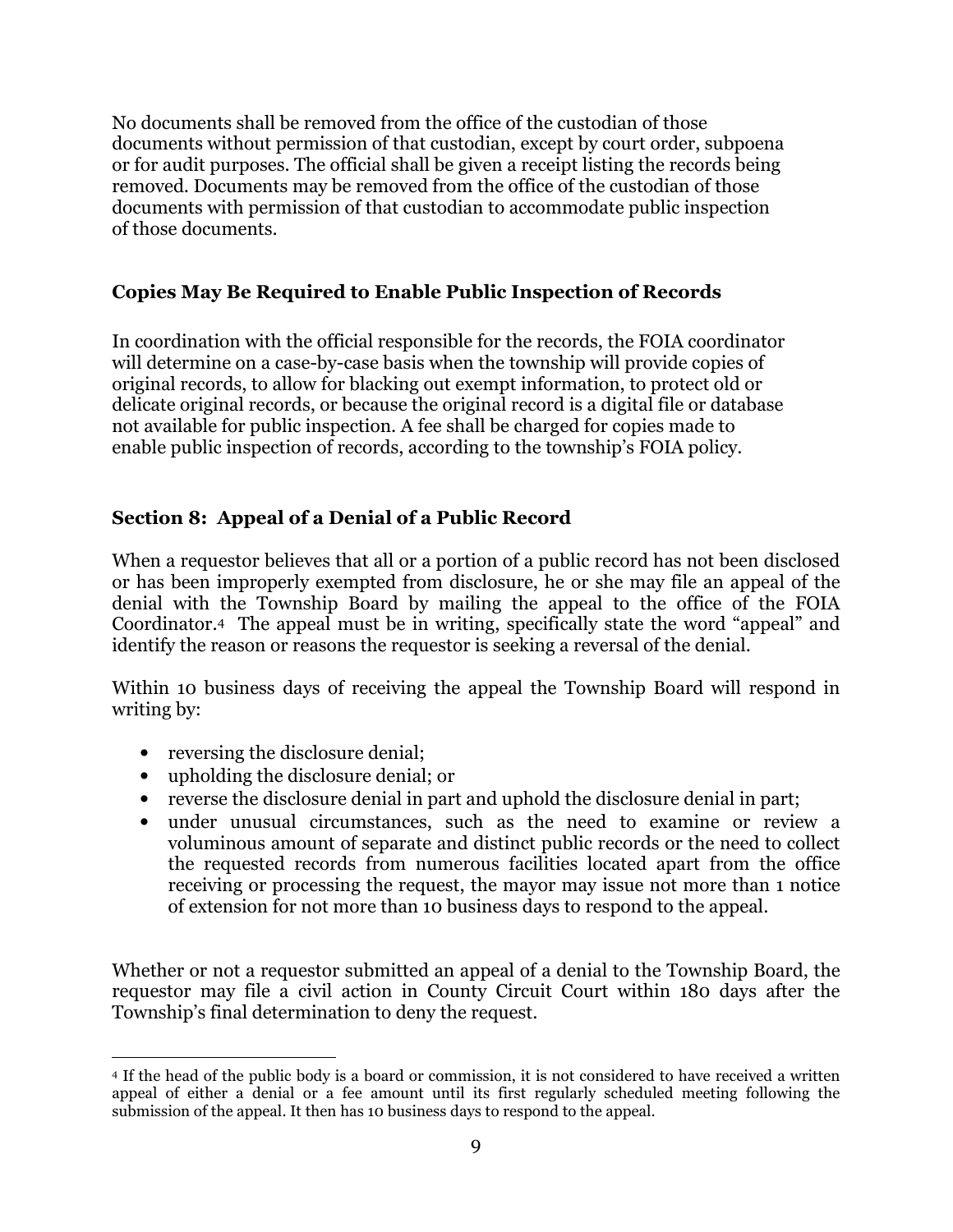If the court determines that the public record is not exempt from disclosure, the court will award the appellant reasonable attorneys' fees, costs and disbursements. If the court determines that the appellant prevails only in part, the court in its discretion may award all or an appropriate portion of reasonable attorneys' fees, costs and disbursements.

 If the court determines that the Township arbitrarily and capriciously violated the FOIA by refusing or delaying the disclosure of copies of a public record, it shall award the appellant punitive damages in the amount of \$1,000. Court shall also order that the public body pay a civil fine of \$1,000 to the general fund of the State Treasury.

# **Section 9: Appeal of an Excessive FOIA Processing Fee5**

 If a requestor believes that the fee charged by the Township to process a FOIA request exceeds the amount permitted by state law, he or she must first submit a written appeal for a fee reduction to the Township Board. The appeal must be in writing, specifically state the word "appeal" and identify how the required fee exceeds the amount permitted. The appeal should be mailed to the office of the FOIA Coordinator.

 Within 10 business days after receiving the appeal, the Township Board will respond in writing by:

- waiving the fee;
- • reducing the fee and issuing a written determination indicating the specific basis that supports the remaining fee, accompanied by a certification by the Mayor that the statements in the determination are accurate and the reduced fee amount complies with these Procedures and Guidelines and Section 4 of the FOIA;
- • Upholding the fee and issuing a written determination indicating the specific basis under Section 4 of the FOIA that supports the required fee, accompanied by a certification by the Board that the statements in the determination are accurate and the fee amount complies with these Procedures and Guidelines and Section 4 of the FOIA; or
- • issuing a notice detailing the reason or reasons for extending for not more than 10 business days the period during which Township will respond to the written appeal.

 Within 45 days after receiving notice of the Board's determination of a fee appeal, a requestor may commence a civil action in the County Circuit Court for a fee reduction. If a civil action is filed appealing the fee, the Township is not obligated to process the request for the public record until the Court resolves the fee dispute.

 If the court determines that the Township required a fee that exceeds the amount permitted, it shall reduce the fee to a permissible amount. If the appellant in the civil

 <sup>5</sup> A public body does not have to provide for administrative fee appeals; if such is the case, the appeal is directly to the County Circuit Court within 45 days of receiving notice of the required fee.